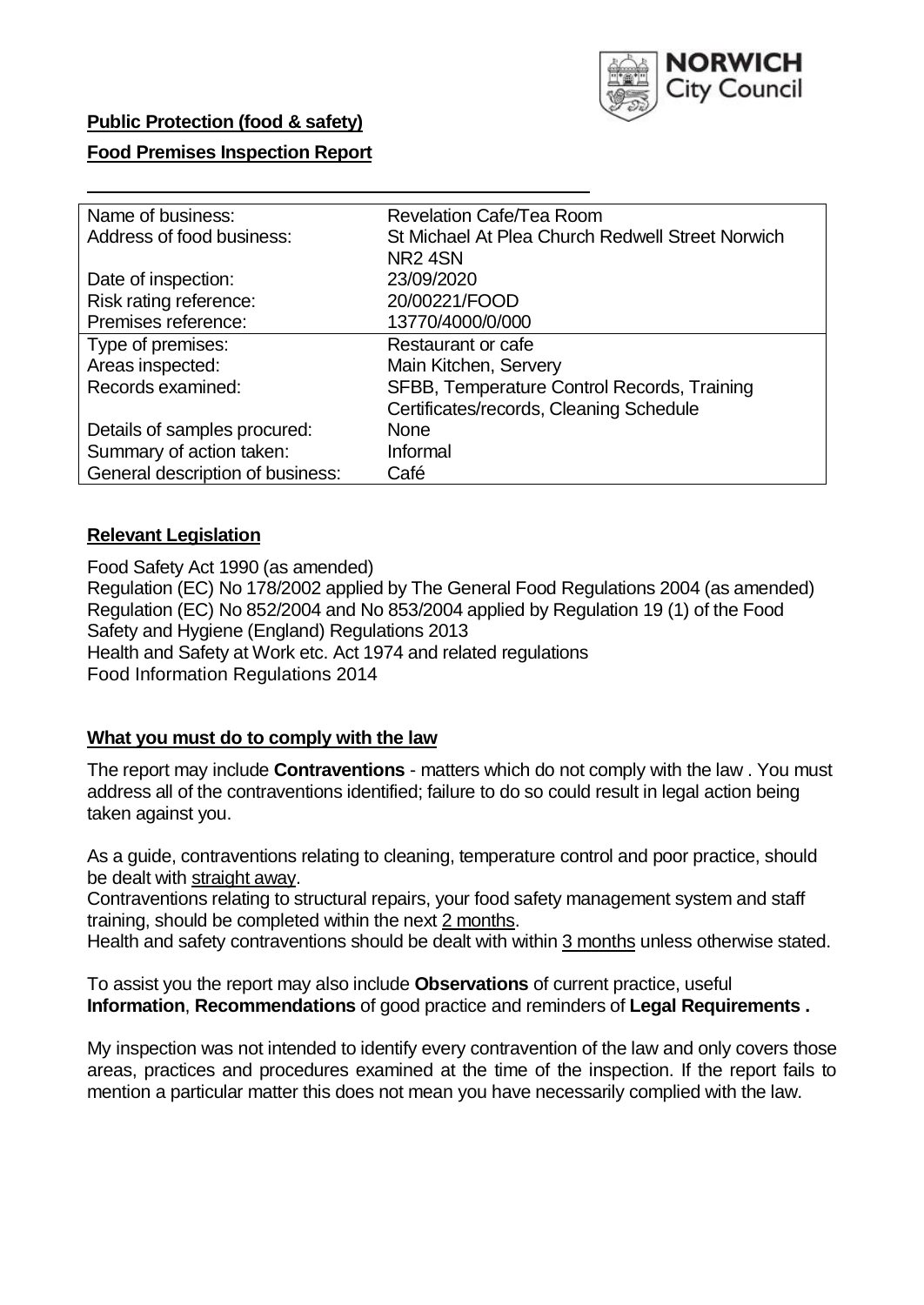# **FOOD SAFETY**

### **How we calculate your Food Hygiene Rating:**

 The food safety section has been divided into the three areas which you are scored against for the hygiene rating: 1. food hygiene and safety procedures, 2. structural requirements and 3. confidence in management/control procedures. Each section begins with a summary of what was observed and the score you have been given. Details of how these scores combine to produce your overall food hygiene rating are shown in the table.

| <b>Compliance Area</b>                     |          |    |                | <b>You Score</b> |                |    |           |    |                |  |  |
|--------------------------------------------|----------|----|----------------|------------------|----------------|----|-----------|----|----------------|--|--|
| Food Hygiene and Safety                    |          |    |                | $\Omega$         | 5              | 10 | 15        | 20 | 25             |  |  |
| <b>Structure and Cleaning</b>              |          |    | $\overline{0}$ | 5                | 10             | 15 | 20        | 25 |                |  |  |
| Confidence in management & control systems |          |    | $\Omega$       | 5                | 10             | 15 | 20        | 30 |                |  |  |
|                                            |          |    |                |                  |                |    |           |    |                |  |  |
| <b>Your Total score</b>                    | $0 - 15$ | 20 | $25 - 30$      |                  | $35 - 40$      |    | $45 - 50$ |    | > 50           |  |  |
| <b>Your Worst score</b>                    | 5        | 10 | 10             |                  | 15             |    | 20        |    | $\blacksquare$ |  |  |
|                                            |          |    |                |                  |                |    |           |    |                |  |  |
| <b>Your Rating is</b>                      | 5        |    |                | 3                | $\overline{2}$ |    |           |    | $\Omega$       |  |  |

Your Food Hygiene Rating is 4 - a good standard



# **1. Food Hygiene and Safety**

 with legal requirements. You have safe food handling practices and procedures and all the Food hygiene standards are high. You demonstrated a very good standard of compliance necessary control measures to prevent cross-contamination are in place. Some minor contraventions require your attention. **(Score 5)** 

### Contamination risks

**Contravention** The following exposed ready-to-eat food and/or its packaging to the risk of cross-contamination with E. coli 0157 and other pathogenic bacteria from raw meat or unwashed raw vegetables:

• raw foods i. e sausages were being prepared in the same area where ready-to-eat foods are prepare

**Information** The FSA has issued guidance on controlling *E.coli* 0157 through:

- the complete separation of raw and ready-to-eat food
- the correct use of wash-hand basins and thorough handwashing
- having dedicated equipment (including complex equipment) for raw and ready-to-eat foods
- thorough 2-stage cleaning and the correct use of sanitisers
- and by controlling the risks posed by soil contaminated vegetables.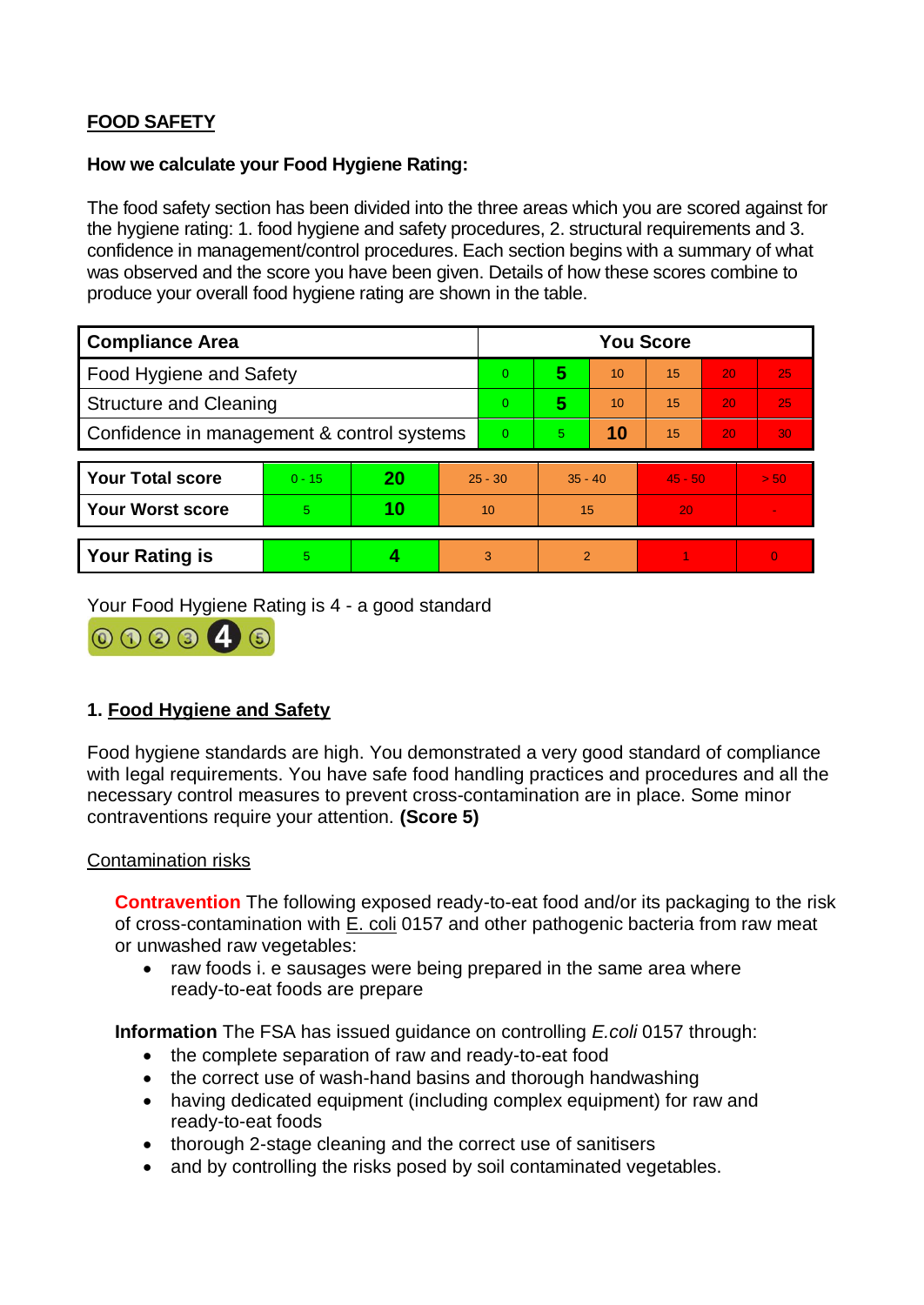Visit: [www.food.gov.uk](http://www.food.gov.uk/) for more information

#### Personal Hygiene

**Observation** I was pleased to see that standards of personal hygiene were high.

### Temperature Control

 **Observation** I was pleased to see you were able to limit bacterial growth and/or survival by applying appropriate temperature controls at points critical to food safety and that you were monitoring temperatures.

### Poor Practices

 **Recommendation** The following matters represented poor practice and if allowed to continue may cause food to become contaminated or lead to its deterioration::

you were storing cooked foods for 5 days

 **Recommendation** You should have a system to identify when open or prepared foods you apply labels which give a date that is 2 days after the day of production e.g. if food is opened on Monday it should be used by the end of Wednesday (an exception is rice need to be used by or discarded, to ensure the food is fit for consumption. I recommend which should not be kept longer than 24 hours)

# **2. Structure and Cleaning**

 demonstrated compliance with the law. There is evidence of effective pest control and procedures are in place to rectify any problems as they arise. There is good provision for The structure facilities and standard of cleaning and maintenance are all good and you waste disposal. **(Score 5)** 

### Cleaning of Structure

**Contravention** The following items were dirty and require more frequent and thorough cleaning:

• flooring underneath equipment

### Cleaning of Equipment and Food Contact Surfaces

**Contravention** The following items are dirty and must be cleaned::

- interior ceilings to microwaves
- interior shelves to fridge 1
- interior bottom to Polar fridge
- seals to fridge numbered 1
- interior rear to fridge numbered 1 was iced up

# Cleaning Chemicals / Materials / Equipment and Methods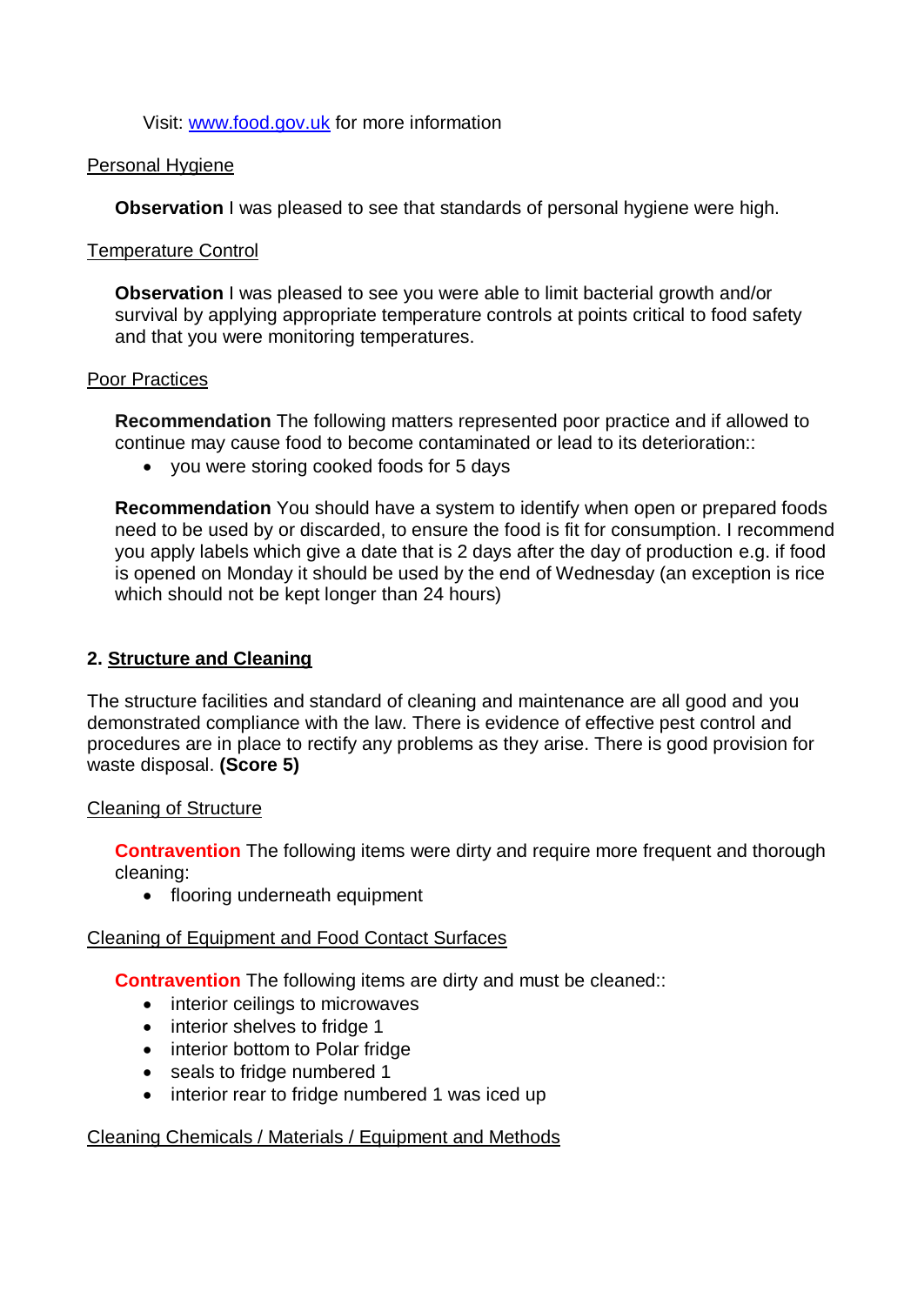**Observation** I was pleased to see that the premises was kept clean and that your cleaning materials, methods and equipment were able to minimise the spread of harmful bacteria between surfaces.

### Facilities and Structural provision

**Observation** I was pleased to see the premises had been well maintained and that adequate facilities had been provided.

### Pest Control

**Observation** I was pleased to see that the premises was proofed against the entry of pests and that pest control procedures were in place.

# **3. Confidence in Management**

 There are generally satisfactory food safety controls in place although there is evidence of some non-compliance with the law. The contraventions require your attention; although not critical to food safety they may become so if not addressed. **(Score 10)** 

# Type of Food Safety Management System Required

 **Observation** You were monitoring (and recording) the temperatures of your fridges and freezers as well as the temperature of cooked/hot-held food and could demonstrate effective systems for controlling bacterial growth and survival.

# Food Hazard Identification and Control

**Contravention** You have not identified these food hazards or the methods of control at critical points in your operation:

cross-contamination preparing raw foods in thesame area as ready-to-eat foods

**Contravention** The following Safer Food Better Business SAFE METHODS are incomplete:

- Cross-contamination
- Cleaning
- Chilling
- Cooking

### Proving Your Arrangements are Working Well

**Contravention** You are not working to the following safe methods in your SFBB pack::

- Pack not filled in
- Daily Diary